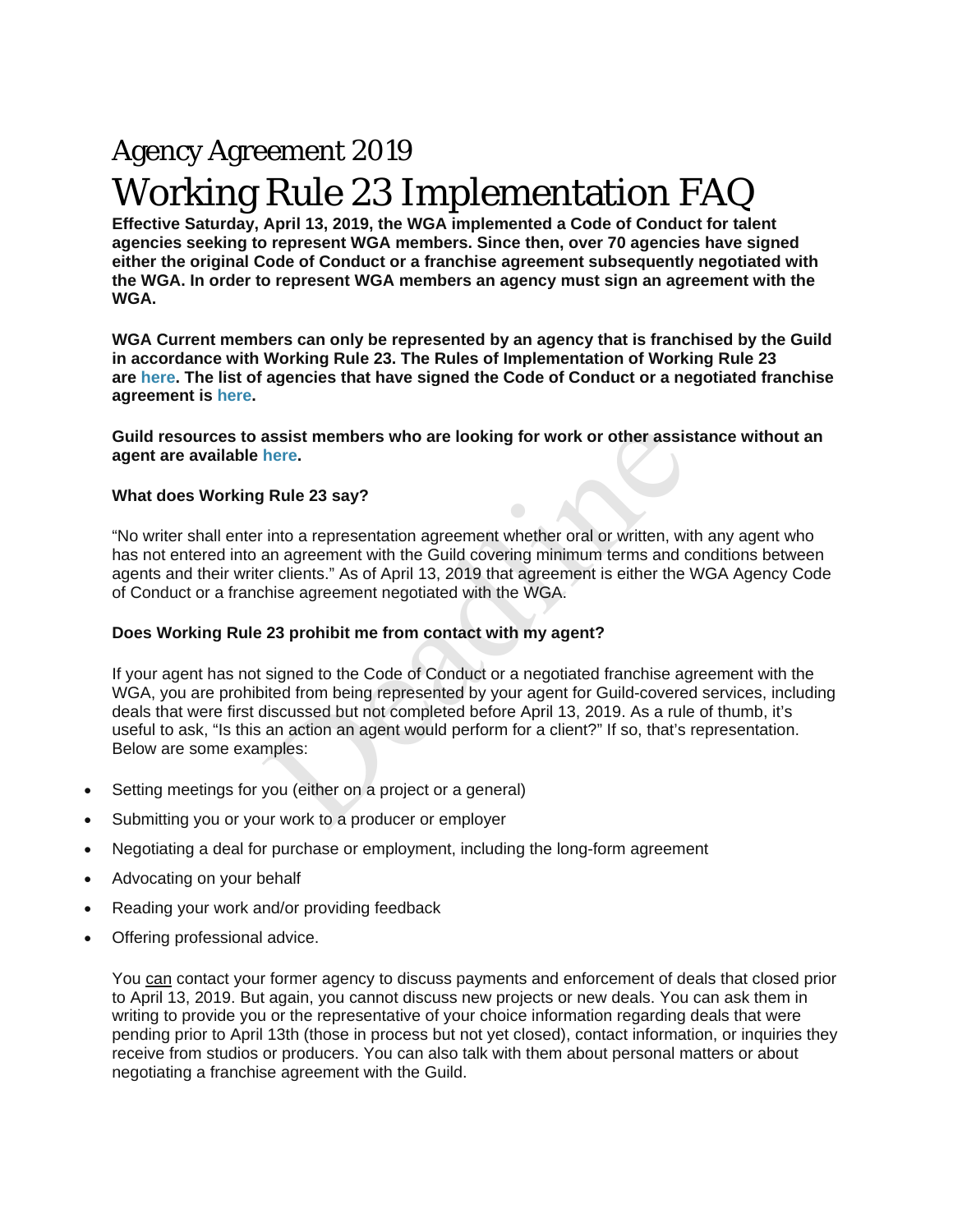## **Can an unfranchised agency represent me as a producer?**

**Producing by TV writer-producers** is covered in the MBA. (see Articles 1 and 14). Those provisions specifically say that producing services are deemed part of writing when performed by writer-producers. Thus, when an agent makes a deal for a hyphenate in television—usually an overall deal or a series contract for a per episode fee—the writer-producer services are deemed covered under the MBA. An agent can't represent or split off the producing duties in this circumstance. **For a theatrical writer** who is also hired as a producer on the same project, the same rules apply. A non-franchised agency cannot represent you on a theatrical project where you would be a writer and producer.

Thus, under Working Rule 23 non-franchised agents cannot represent WGA writers with respect to these hyphenate services, and a member who has historically been employed as a hyphenate cannot avoid the Guild's jurisdiction by re-labeling a contract as a producer-only deal.

The working rule doesn't cover other producing. Of course, anything additional a member is willing to do to support the goal of eliminating agency conflicts of interest will help the campaign, and many producers who are Guild members have gone above and beyond the working rule obligations.

## **What if I'm already working on a project that is packaged by my former agency?**

Your deal will continue with the same terms, including that you should not pay commission on it.

## **What if I'm on an overall deal?**

Like all Guild members, you can only deal with your former agent regarding payments and enforcement of deals that closed prior to April 13, 2019. They cannot help you set up new projects, even if they are commissioning your overall deal. al of eliminating agency conflicts of interest will help the cample working on a project that is packaged by my former age<br>working on a project that is packaged by my former age<br>working on a project that is packaged by my

## **I'm on an overall deal that my former agency negotiated. Is my former agency permitted to package me on new projects under the overall deal?**

No. Attempting to package a project based on your work is a form of representation. Thus, under Working Rule 23, your former agency is not permitted to treat you as a "packageable element."

# **What obligation do I have to oppose the packaging of new projects under my overall deal?**

Members on overall deals must communicate to the employing studio that you cannot be treated as a "packageable element" by the former agency. We also strongly encourage members on overall deals to inform the studio that you do not want your new projects to be packaged by any nonfranchised agency.

## **What do I do if my former agency tries to package me on a new project under my overall deal?**

You should immediately contact the **Agency Department** or call (323) 782-4502. The Guild will oppose—through legal action, if appropriate—the packaging of members on new projects by their former agencies. The Guild will also defend any member who is personally threatened by their former agency for opposing the packaging of new projects.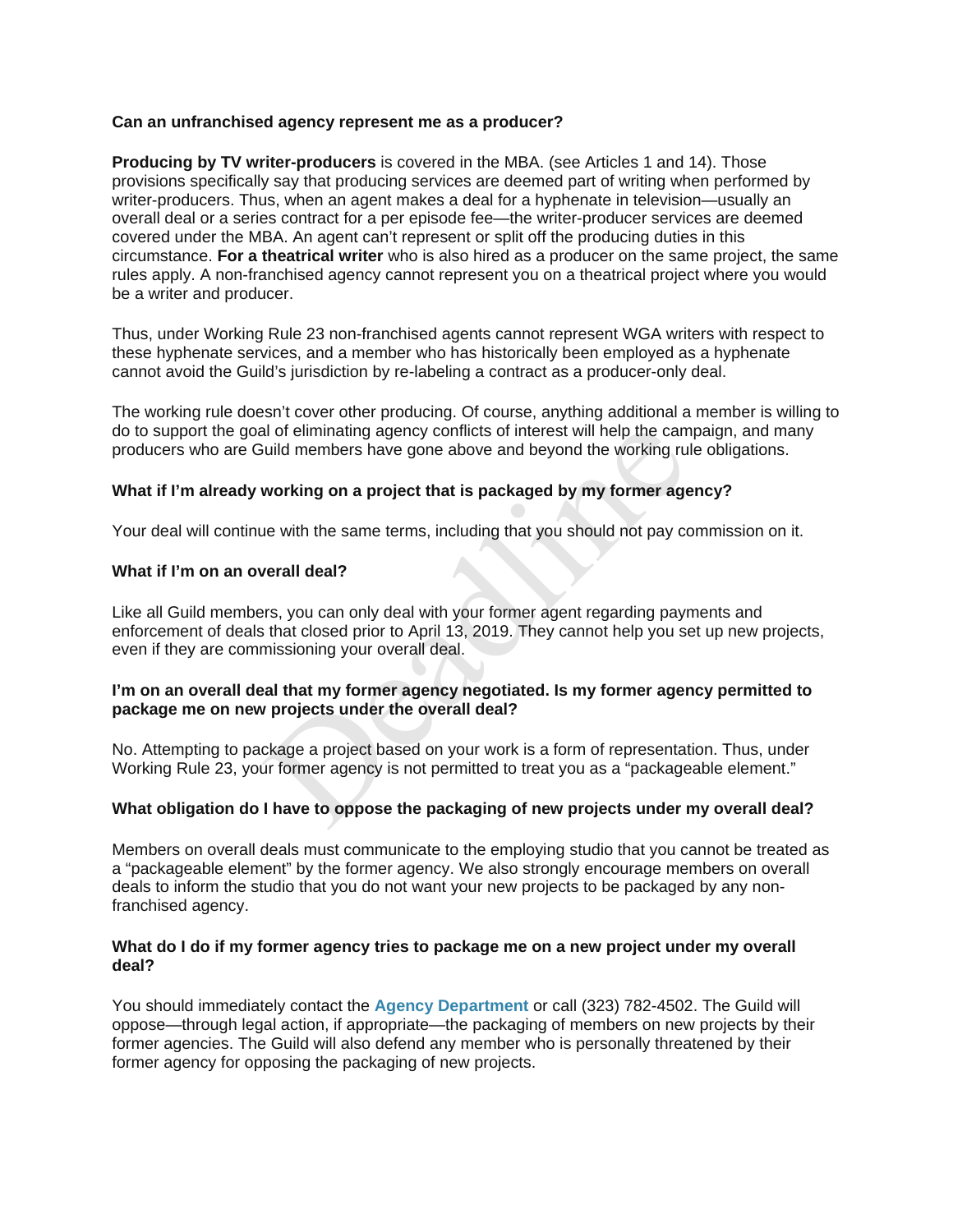## **I'm developing a project with a producer or a POD that is represented by a non-franchised agency. What are my obligations in this situation?**

Members must communicate the following message to the producer/POD represented by the nonfranchised agency:

"Please be advised, and please communicate to your agents, that I should not be considered a 'packageable element' by your agency." We also strongly encourage writers to oppose the packaging of their project through any other non-writing element, such as the POD or the IP.

You must also communicate to the studio, in the event of a sale, that you cannot be packaged by a non-franchised agency. You can also negotiate, as part of your writer deal with the studio, that the project not be packaged.

Contact the **Agency Department** to discuss your specific situation.

## **My agency was in the middle of trying to make a deal for me but nothing was firmed up prior to April 13th. What do I do now?**

A deal that was in the process of being made may be completed, but not by an agency that is no longer franchised, even if the agency already started the negotiation. Completion of the deal can be handled by a lawyer, manager or franchised agent. If you need contact on potential deal information, ask your former agent in writing to send you and/or the representatives of your choice. The agency is obligated to provide it. Contact the **Agency Department** if you need assistance.

## **What right does my former, now-unfranchised agency have to commission my compensation after April 12th?**

You will continue to pay your agent commission under any deals negotiated prior to the termination of your representation agreement with the unfranchised agency. This may include limited circumstances where an agreement was under negotiation but not finalized until after you left the agency. However, if they only set up meetings and no offer had been made, it's unlikely that commission would be owed. The former agency may also be entitled to commission where the employer exercises an option for additional services. The rules in this area are technical and the answers are almost always fact-specific. Please contact the Agency Department to discuss your specific circumstance. the middle of trying to make a deal for me but nothing w.<br>
do I do now?<br>
a process of being made may be completed, but not by an a<br>
en if the agency already started the negotiation. Completion<br>
manager or franchised agent,

# **What if my former agency (or my newly-franchised agency) tries to commission me for a project that was negotiated post-April 12th?**

If you think an agency is commissioning you incorrectly, including suggesting that you put money in escrow to pay them commission at a later date, please contact the **Agency Department**. We will defend any writer who is being pressured. Members are prohibited from paying commission to an agency where none is owed.

# **What do I do if my former agent continues to solicit work for me by either contacting me directly or through my lawyer/manager?**

You should not allow any unfranchised agency to work on your behalf. Tell the agent to stop. You can also tell them that if they want to represent you they should contact the Guild to negotiate a franchise agreement.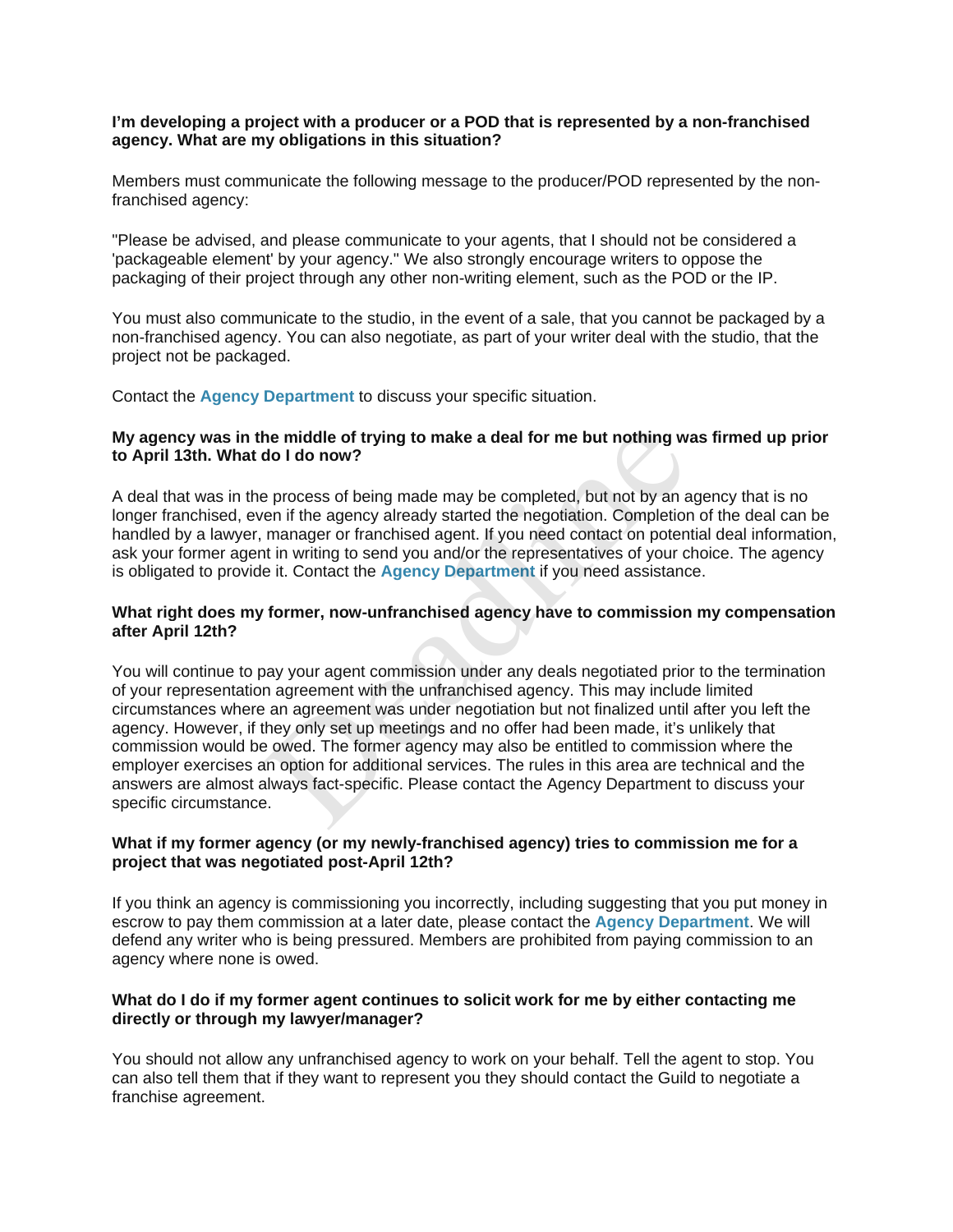## **What if I get a deal offer and no longer have an agency to work with? Where does the offer go and who negotiates the deal?**

If you have a manager and/or a lawyer, it should be business as usual. Managers and lawyers are able to negotiate contracts for staffing, development, or sale of materials. If you don't have a manager or lawyer, the offer can go to you. Before you leave every meeting, make sure the executive, producer, or showrunner has your contact information. And after the offer comes in, you can find a lawyer to negotiate with Business Affairs by asking other writers for recommendations. If you are having trouble finding an attorney, or need the Guild to review contract terms and advise you in other ways, contact the **Agency Department**.

## **The agencies said it is against state laws for managers and lawyers to help writers find work or negotiate without being connected to an agent.**

As a matter of practice, prior to April 2019, managers and sometimes attorneys regularly obtained work for clients. In addition, as the exclusive bargaining representative for writers, the Guild has the right under federal law to delegate authority to other representatives, and on a temporary basis delegated that authority to managers and attorneys. It is our understanding from the recent member survey that this delegation is working quite well for writers. Here is the link to the **delegation letter**. If your manager or attorney refuses to work for you, you should consider finding another representative or contact the **Agency Department.**

## **I'm represented by an agency for both writing and another area of work not covered by the Guild (stand-up performance, acting, directing, writing plays, etc.). Is it mandatory that I leave the agent for my non-Guild-covered work?**

The Guild cannot direct you to leave your agency for work that isn't covered by the WGA, although we encourage you to be represented for all your work by a franchised agency that is not conflicted. Many members have gone beyond the working rule in order to further assist the agency campaign by leaving agents for directing and other non-WGA covered work. Contact the **elected leadership** for more information. w to delegate authority to other representatives, and on a term white that the mass and attorneys. It is our understanding from a sorthing quite well for writters. Here is the link to the mentrey refuses to work for you, y

# **Can my agent continue to represent me for animation work?**

If you are seeking Guild-covered animation work, you must be represented by a franchised agency. Most primetime animation and a growing number of other animated projects are Guild-covered, especially on streaming platforms. While we encourage you to be represented by a franchised agency for all your work, if an animation project is covered by another union, Working Rule 23 does not apply. For assistance getting your animation project covered, please contact the **Organizing Department**.

#### **I'm not a Guild member but I just got my first offer on a WGA-covered project. Or I'm a member in a category other than Current (e.g. Post-Current, Associate, or Associate Caucus). Do I need to leave my non-franchised agency?**

Working Rules do not apply to non-members. In the present campaign, the Board of Directors has elected to apply Working Rule 23 only to Current members. See the **Working Rules** here. However, once you become a Current member you will need to terminate representation by any nonfranchised agent.

## **My agency receives and processes my checks on deals closed prior to April 13, 2019. How am I going to get paid?**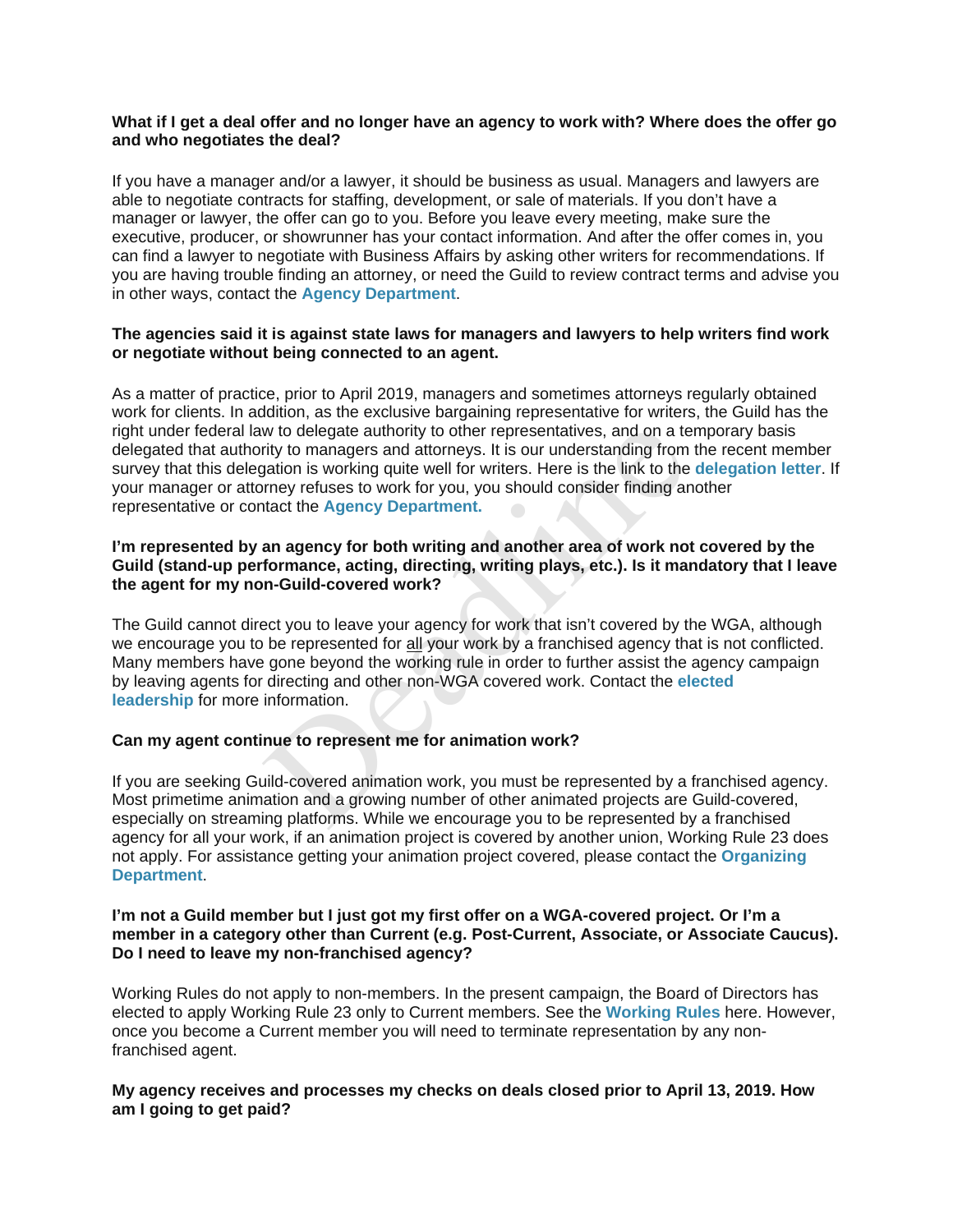Your former agency can continue to process your checks on deals that closed prior to April 13, 2019. Your former agency is legally required to keep sending you your money. If you'd prefer to revoke that consent and direct your payments elsewhere, contact the **Agency Department** for advice on how to set that up.

# **What if my agency receives notices of writing credits for my past projects?**

If your contract specifies that the notice of tentative writing credits is sent to the agent who negotiated your deal, that agent has an ongoing fiduciary obligation to forward that credit notice to you, even if you have terminated the agency as your representative. Members should be especially vigilant and watch out for credit notices from the studio as well as from your former agency. If you have concerns, please contact the **Credits Department**.

## **Does my British agency need to be franchised by the WGA?**

Your British agency needs to sign if they negotiate deals for WGA-covered projects.

# **Does Working Rule 23 apply to representation for my work on a Writers Guild of Canadacovered program under a waiver?**

No.

## **My agency sponsored my visa. What do I do?**

For assistance, West members can contact the **Agency Department** and East members can contact **Ann Burdick**.

#### **When do I need to find a new agent?**

The choice of if and when to seek representation is up to you. At some point you may decide to seek new or additional representation, which can be a lawyer, manager, or an agent who is franchised by the WGA.

If you are interested in finding a manager and/or attorney, ask your fellow writers about their experiences and for recommendations, or contact the **Agency Department** If you get a job offer and are having trouble finding a new attorney to negotiate the deal you can also contact the Guild. If you need an attorney to review a deal memo or contract, the Guild can provide that service: contact the **Agency Department**. 23 apply to representation for my work on a Writers Gunder a waiver?<br>
ed my visa. What do I do?<br>
t members can contact the Agency Department and East r<br>
state of the Agency Department and East r<br>
then to seek representatio

The list of agencies that are currently Franchised by the WGA is **here**.

And here is a link to **Guild resources** to assist writers without agents.

## **Can a Guild member pitch, sell to, or be employed by an agency-owned production company that is signatory to the MBA?**

Yes, as long as the member is not represented by an unfranchised agency for the deal. Working Rule 23 does not prohibit Guild members from selling literary material to or being employed by any company signatory to the MBA agency-owned production companies.